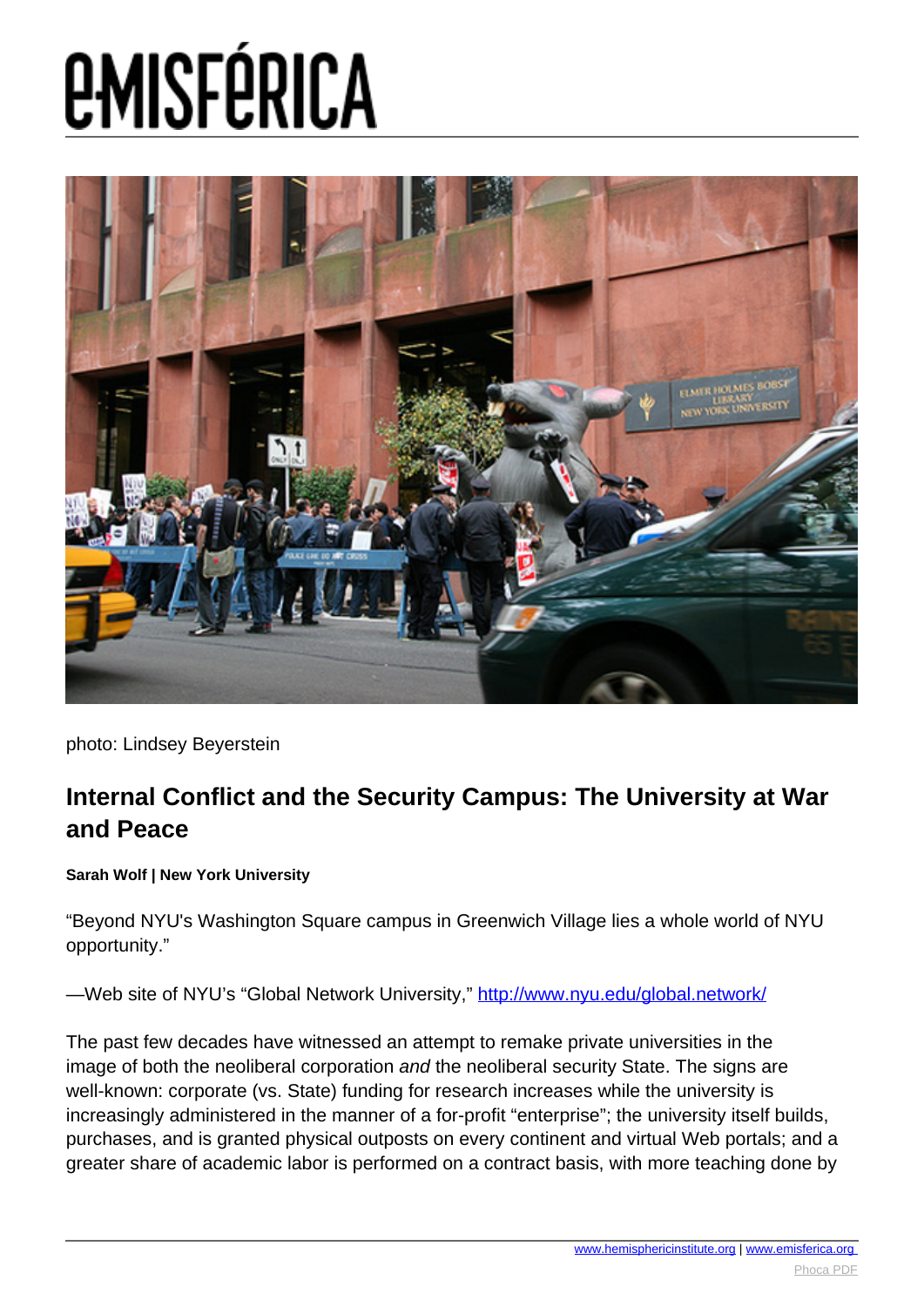part-time, non-tenure track instructors.

What critics of the neoliberal university are less likely to note is the way universities have participated in closing off literal and symbolic spaces, a process that has gone hand in hand with the destruction of "barriers to trade." In the world at large, a lockdown process accelerated before 9-11, in the late 1990s under Bill Clinton. Liberalization, free (unequal, neocolonial) trade, and the hyper-exploitation of labor abroad must be supported by military might, territorial borders, and disciplined labor at home. Likewise, the University's own form of expansionism and casualization entails a lockdown of University-owned built spaces and the increasing surveillance and disciplining of academic speech.<sup>1</sup> Only if we think of both processes as equally relevant and operating in tandem can we understand the neoliberal university as a space that is not only economically divided but also—as the topic of this dossier challenges us to do—as a properly political space; that is, a space with a particular relation not only to the market, but to State power as well.

What follows are some reflections on the organization of social space at and in New York University, the site where I work and study and, of course, where e-misférica is published. As a prototype of the open, "city" campus, NYU is a good case study for observing how the university campus functions as what Henri Lefebvre referred to as a "representational space": "space as directly lived through its associated images and symbols," or "the dominated—and hence passively experienced—space which the imagination seeks to change and appropriate" (39). "Securing" and visibly policing the university produces and enforces the notion of a university "community" newly grounded in the principle of shared, yet "private" property. I offer these comments with an eye toward concrete questions of strategy, and here again the situation at NYU is instructive: in 2005-2006 it was the site of a strike by graduate employees unionized as a local of the United Auto Workers. Drawing on my own experience as a participant in the strike, I will argue that the strategy pursued by organized labor failed because it operated through and in accordance with spaces of campus, press, and State organized from above, rather than forming nodes of disruption built around the specific space-time of work stoppage from below.

### **Secure space and private property on NYU's Campus**

Since the mid-90's, NYU has been at the forefront of the corporatization of University education. This movement reached new heights under current President John Sexton, a tireless advocate for the creation of a "common enterprise university"—a process that involves a combination of austerity measures, capital investment programs, and structural changes planned and enacted in order to improve both the university's financial position and its rankings (see Sexton 2003a). All of this is expected to generate, as Sexton puts it in stunningly discordant language, **"**a symphony of discovery and learning, (through which) we will witness the development of new kinds of players, with each addition enhancing the overall product in some way" (Sexton 2003b: 9).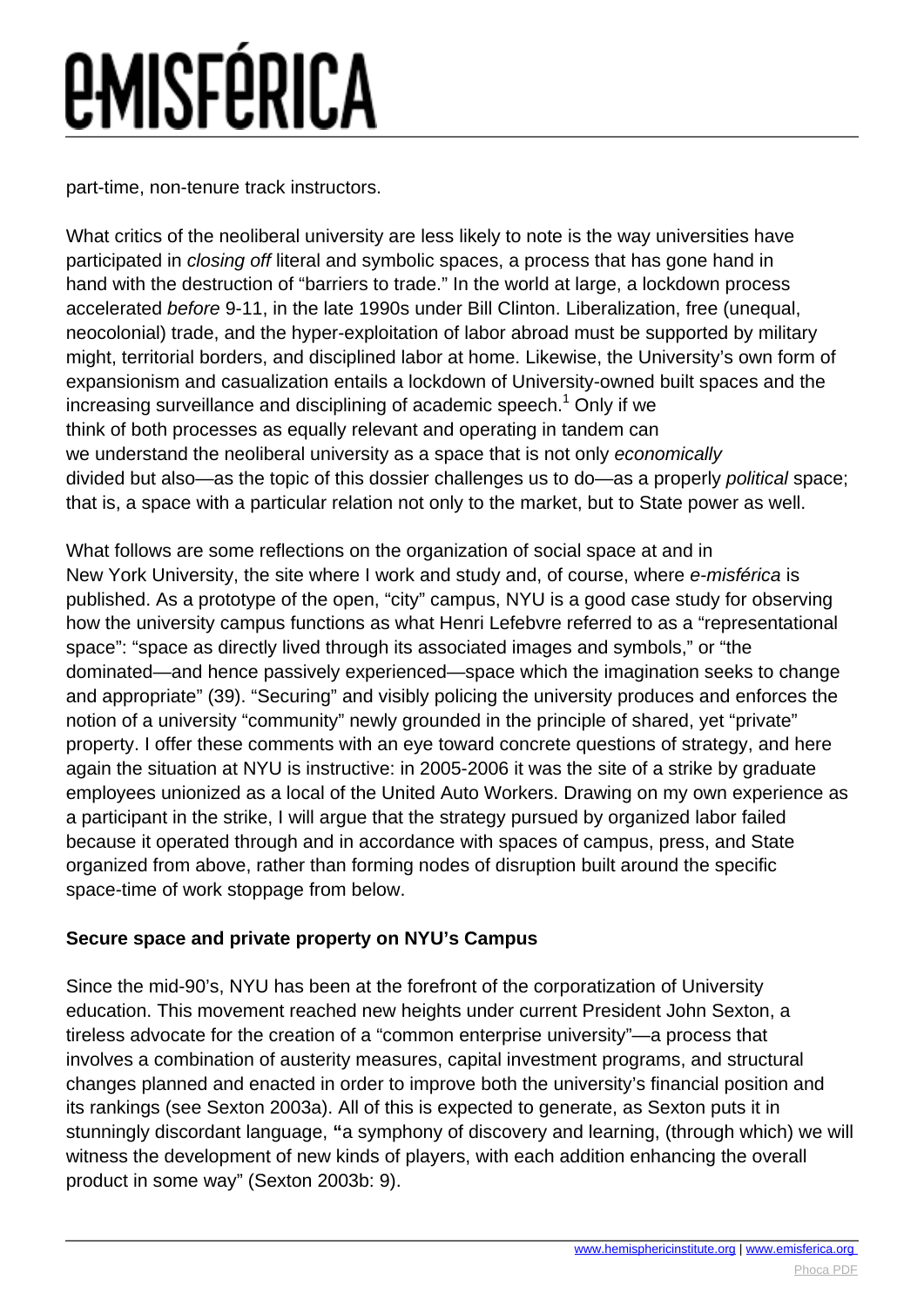In New York City, the university has expanded its real estate holdings over the entire downtown and midtown sections of the city and is now among the top three private real estate holders in the city. For years it has saturated the transit system and the airwaves with advertising for its School of Continuing and Professional Studies. It has also led the way in marketing its product globally, attracting tens of thousands of students/customers to its online learning site while partnering with institutions such as the American University in Paris and the London School of Economics, sending undergraduates to an ever-expanding list of study abroad programs.

Simultaneously, the university—"a private university in the public service"—has revamped its physical presence in Greenwich Village by constructing visually imposing buildings and by enhancing its security apparatus, blocking entrance to its buildings with added technology and labor. Exhibit A: the towering, pale yellow Kimmel Center, built in the face of widespread community protest and opened in 2003. The center's only public entrance consists of a street-level glass façade reinforced by a row of the same permanently polished stainless steel card-swipe turnstiles installed in Bobst Library. Comparing Kimmel to a "bunker," "corporate office building," and "imitation… court house," a mildly apocalyptic but observant Village Voice article warned in 1999 that, in contrast to the edifice that it would replace, "plans for Kimmel— with its soaring glass-and-granite facade—appear to send a different message: Keep off our lawn" (Todaro). $^2$  The Kimmel "style" is repeated across the University, as guards enforce ID-check requirements at the doors (and face sanction if caught not doing so).

NYU's private security apparatus (which partners with the New York Police Department and private security firms) encourages students to adopt a colonialist mentality—an eagerness to "take advantage of the city's opportunities" while simultaneously feeling beseiged by it. Meanwhile, however, this security apparatus is mobilized in times of crisis (and as exploitable labor itself) not so much against invasions of undesirable "outsiders" but against dissident students and employees. $^3$  Yet the security apparatus also serves another function. On the level of daily life, it becomes integral to linking together what is so often referred to as "the NYU community." The practice of security enforcement ties the spread-out, urban campus together as a physical space: showing NYU ID to enter a building not only confirms my affiliation with the institution, but also quite literally traces—as I move, say, from my Department to the classroom to the library throughout the day—a connected "University-wide" arena that I share with other individuals undertaking the same self-identifying activity. The very mechanism that connects the university's dispersed "campus" also confirms this connection in terms of private access to private property. Qualitatively different experiences in differentiated spaces are brought together within a singular logic of consumption that is not only enforced, but also reinforced and reproduced, by the practice of "security.**"** 

This logic is precisely that of the "Global University": a grid of "NYU opportunity," infinitely extensive but visibly closed to those unable to gain admission, is laid over the geographically-defined planet; the political division of nation-states, regions, and cities; and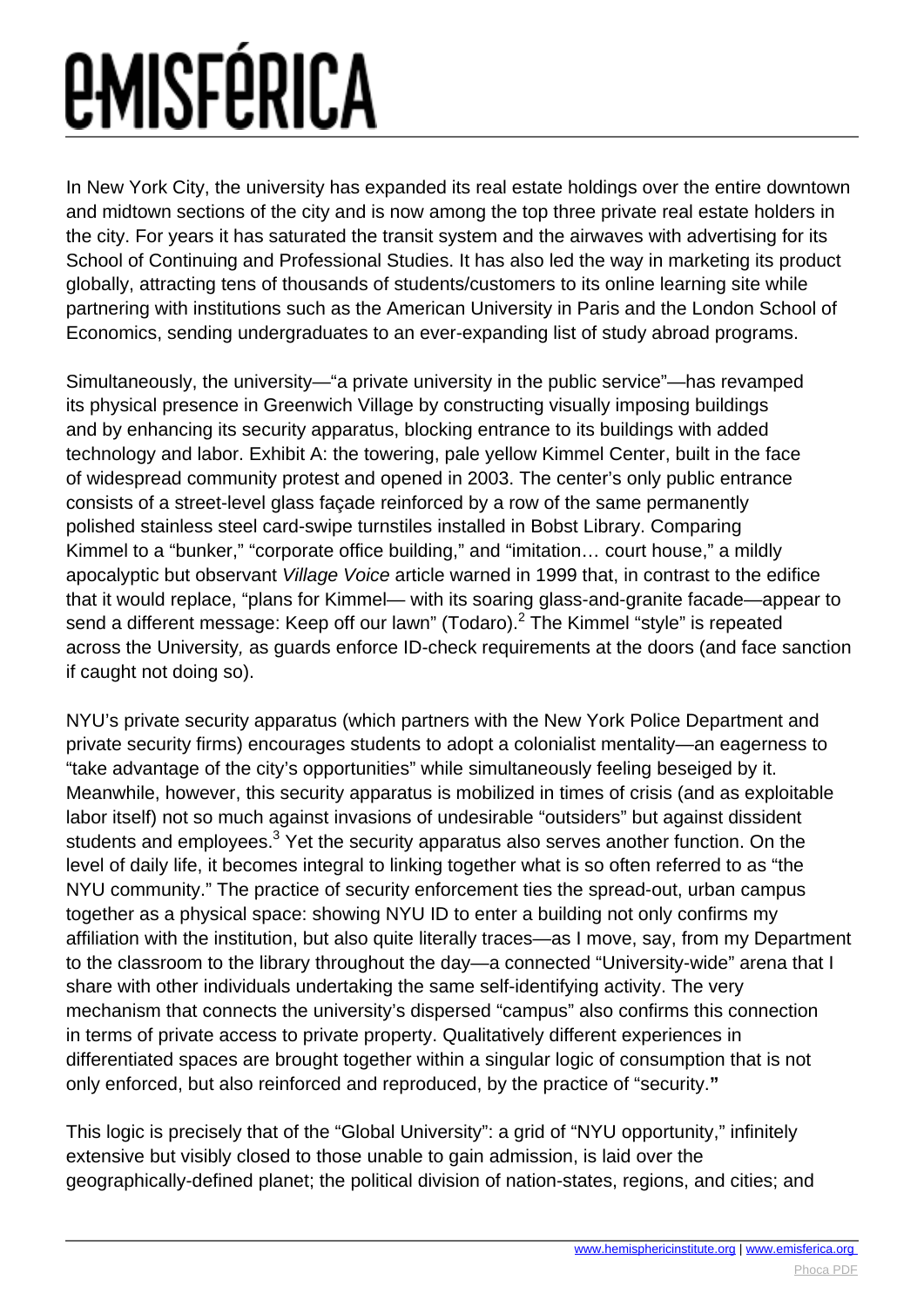the material and conceptual division between onsite and online education. At the same time, the spatialization of commodified pedagogical activity also serves as the material expression of one of the most intriguing fantasies of the Enterprise University: the contradictory notion that while manufacturing an "enhanc(ed) overall product," those who teach perform no actual, value-producing labor. NYU President John Sexton, for instance, explicitly imagines monetary compensation as supplementary to the relationship between the "common enterprise university" and its faculty, adjunct and tenure-track alike:

In my lexicon, an adjunct professor is someone selected because he orshe, while forswearing a full time academic life, comes into the classroom as an exemplar of the application of knowledge creation in the world outside the gates. (Sexton 2003b: 14)

But now we must ask: if a university demands so much of faculty will it compromise its ability to secure the talent it seeks? The answer, based on my experience, although perhaps counterintuitive, is that creating such a social contract of obligation will make the common enterprise university irresistibly attractive to some of the finest scholars—because a good number of those who are drawn to the life of the mind derive joy not so much from material reward—although those rewards must be sufficient—but from a stronger sense of vocation. Many of the best, although concededly not all, are attracted powerfully and primarily to the satisfactions of unfettered inquiry, the serious and at times even playful exchange of ideas." (Sexton 2003b: 8)

These statements are more than simple rhetorical flourishes in praise of faculty commitment. What they appeal to is a seemingly utopian notion of faculty labor (and most importantly, teaching work) as thoroughly un-alienated. Whereas the old, classical ideal of academic work as a disinterested pursuit of ideas may have chiefly served to reinforce a claim to objectivity for the knowledge produced and transferred within the university, its neoliberal variant recasts teaching through the logic of consumption: rather than working to add value to a product, the ideal instructor "enjoys" it alongside the customer-student. Understanding teaching as labor would force us to divide classroom time along antagonistic lines; teaching (and learning)–as- enjoyment, on the other hand, takes place in an uninterrupted, undifferentiated, "empty" time.

### **Strategies and tactics: Labor time and spatial resistance**

The production of this empty pedagogical time conceals the fact that in becoming a "common enterprise university," NYU has also become a player in the cross-industry battle between capital and labor. In recent years in New York City, this battle—a "one-sided class war"<sup>4</sup>—has been both managed and championed by the State in the form of budget cuts to social services and the winning of concessions in pay, benefits, and working conditions at the bargaining table from public sector unions such as those representing teachers and transit workers.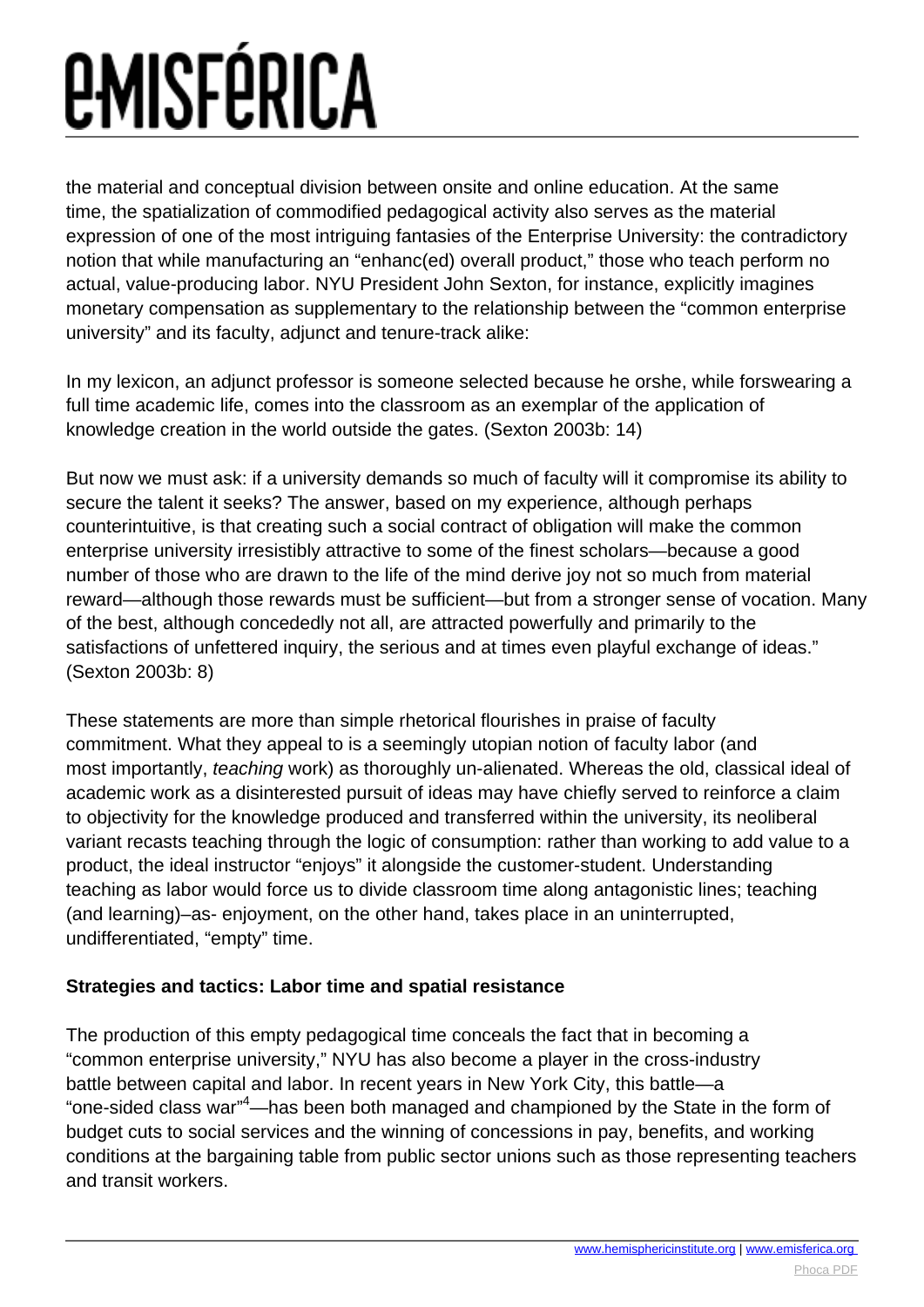NYU's most significant, contribution to this effort was its success in crushing a six-month strike by graduate student employees, which began on November 9, 2005. In the wake of a 2004 National Labor Relations Board ruling that graduate employees at private universities are not workers with the right to unionize, the Graduate Student Organizing Committee/United Auto Workers' Local 2110 sought to force the university to renew a contract that guaranteed fixed health care costs, job stability, and an external grievance procedure. For its part, the University—while denouncing the action—clearly pushed the union to strike. In doing so, it seized an opportunity to clear away remaining "barriers" to profitability and to administrative (vs. student/union/faculty) control over resource allocation. The strike's defeat, moreover, would be felt as a blow to organized labor citywide and put a damper on all forms of future student opposition.

From the perspective of organized labor, the strike had two distinct underlying objectives. For one, a successful campaign would have reaffirmed the ability of a large industrial union (the United Auto Workers) to capture more marginal sectors of the labor force even as it negotiated away the living standards of its base.<sup>5</sup> More importantly, however, the strike would test the ability of collective, direct action of organized workers to win concessions from an employer without the formal legal support of the State. Graduate instructors and assistants at a private university thus found themselves in a position most often occupied by public employees who are legally prohibited from walking off the job.

So what sort of resistance might be not only possible, but successful, within and against the spatial and ideological order of the neoliberal university?

Certainly one that uses to its full advantage the antagonisms generated by the reality of exploited productive activity on the campus. Against the neutral space of interchangeable buildings, fungible classrooms and disinterested, infinitely extendable customer service, our strike deprived students of all-too-quantifiable "classroom hours." Hundreds of graduate employees participated in the strike at its inception, and this work stoppage—and the university's repressive response—laid bare the reality that the work of teaching produces a monetized value entirely independent of "knowledge and learning."

However, the NYU strike didn't just place the university "in the spotlight," so to speak. Rather, the strike was the result of calculated decisions on both sides of the struggle to play a momentarily central role in redefining the limits of organized labor's (fading) power. The union had a unique opportunity to appeal to different interests within the "university community" while also opening the space of the campus, the "University community," and the "NYU experience" to forces beyond the control of the university administration and its security/discipline process.

Once the empty space of the university and its community—the campus—was broken open and its divisions made visible, the union had two spatial possibilities or strategies: it could close this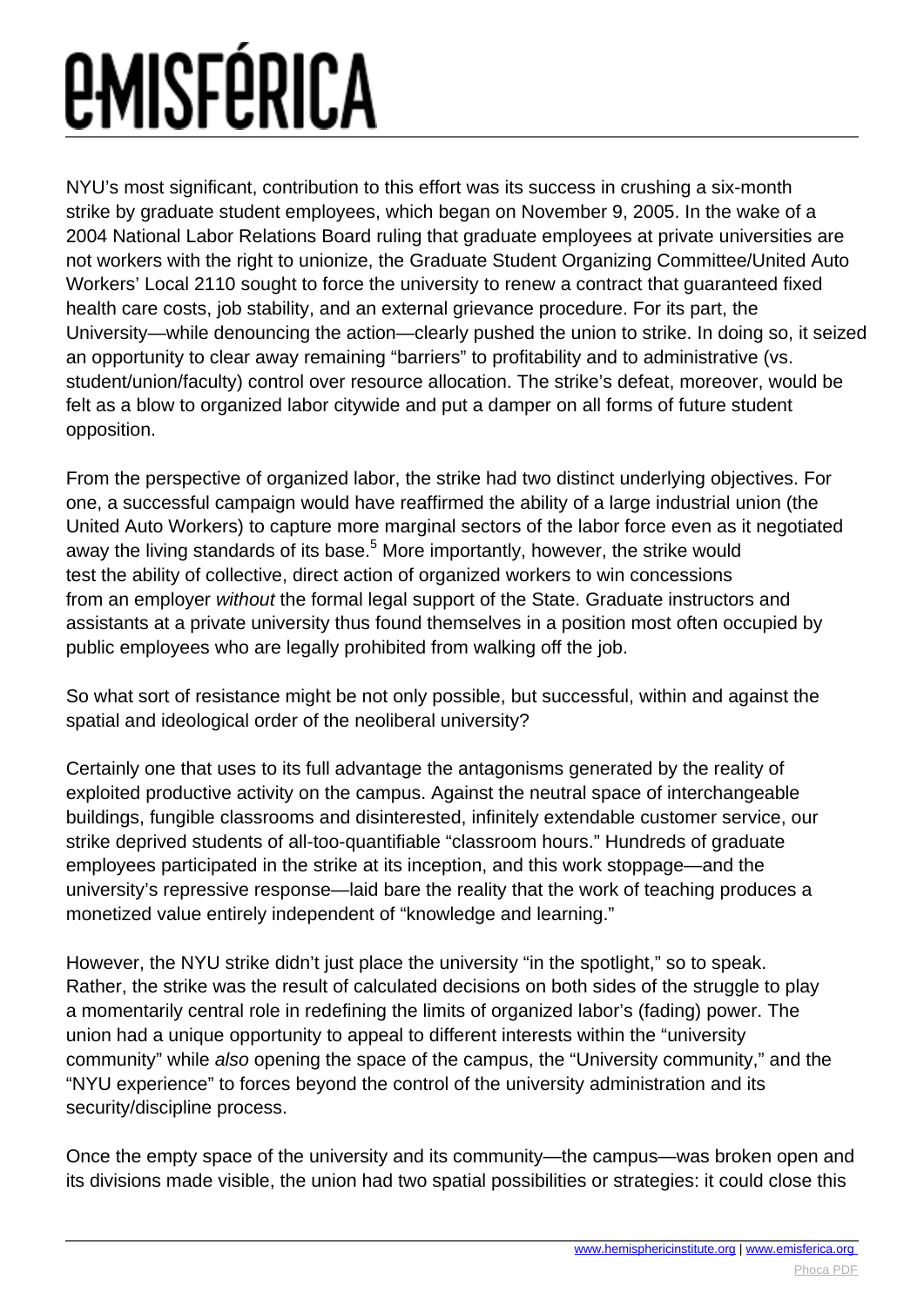gap (hopefully in our favor) by directing its appeals to a broader, abstract, neutral space of state authority; or it could insert our struggle into the conflicting networks of social antagonism that circulate through and constitute the lived space-time experience of both the city and the university.

The union bureaucracy opted for the former method, which involved creating maximum visible "disturbance" on the ground: a vibrant but solely symbolic picket line and a boycott of the campus space (supportive professors and invited speakers were respectfully requested to hold classes and talks "off-campus"), all linked to a polished and prolific publicity apparatus that matched the university press release for press release and interview for interview. These tactics rendered the university, its educational product, and the strike itself "public"—but on the same terms that it had previously been demarcated as private. The university was allowed to continue functioning (undergraduate students were promised that they would receive grades regardless of missed classes), though its injustices were "exposed"… to the eyes of the State (the City Council, the Governor, and the semi-legal "influence" of Senator Hilary Clinton). The hoped-for end of the strike was not a total stoppage of all labor on the campus; rather, NYU's administration was expected to cave in the face of a political threat from without (likely, the threat of some city authority to deny the university building permits).

Was this strategy successful? The short answer is no.

The UAW's strategy failed to address the fundamental complicity of NYU's union-crushing project with a broader, State-led agenda (at both local and national levels) of budget-cutting, deregulation, and attacks on public-sector unions--which no important politician in New York City has ever substantially opposed. The university's goals and its repressive tactics were entirely in keeping with those of the neoliberal State, particular politicians' verbal support for our cause notwithstanding.

The UAW therefore sought to insert the campus into the City by using the strike to trump the rule of the university administration with the rule of the State. An alternate vision could have been to assert control of—and shut down—the university from below. This strategy would have involved utilizing an alternative spatial and temporal network based on the circulation of goods and services into, out from, and throughout the campus. The union could have demanded that students cease to attend class, mobilized sympathy strikes by other university unions, and pressured truckers to cease delivering supplies and retrieving garbage from campus. Most clearly, it could have insisted that faculty cease to teach rather than working for the university from a nominally exterior "off-campus" space.

Such a strategy would have thoroughly subverted the basis on which the university administration controls the campus space and activity within it. Rather than simply being "opened to the public eye" or "closed for business," space on the campus would have been de-privatized in the far more radical sense of being reappropriated by those specific subjects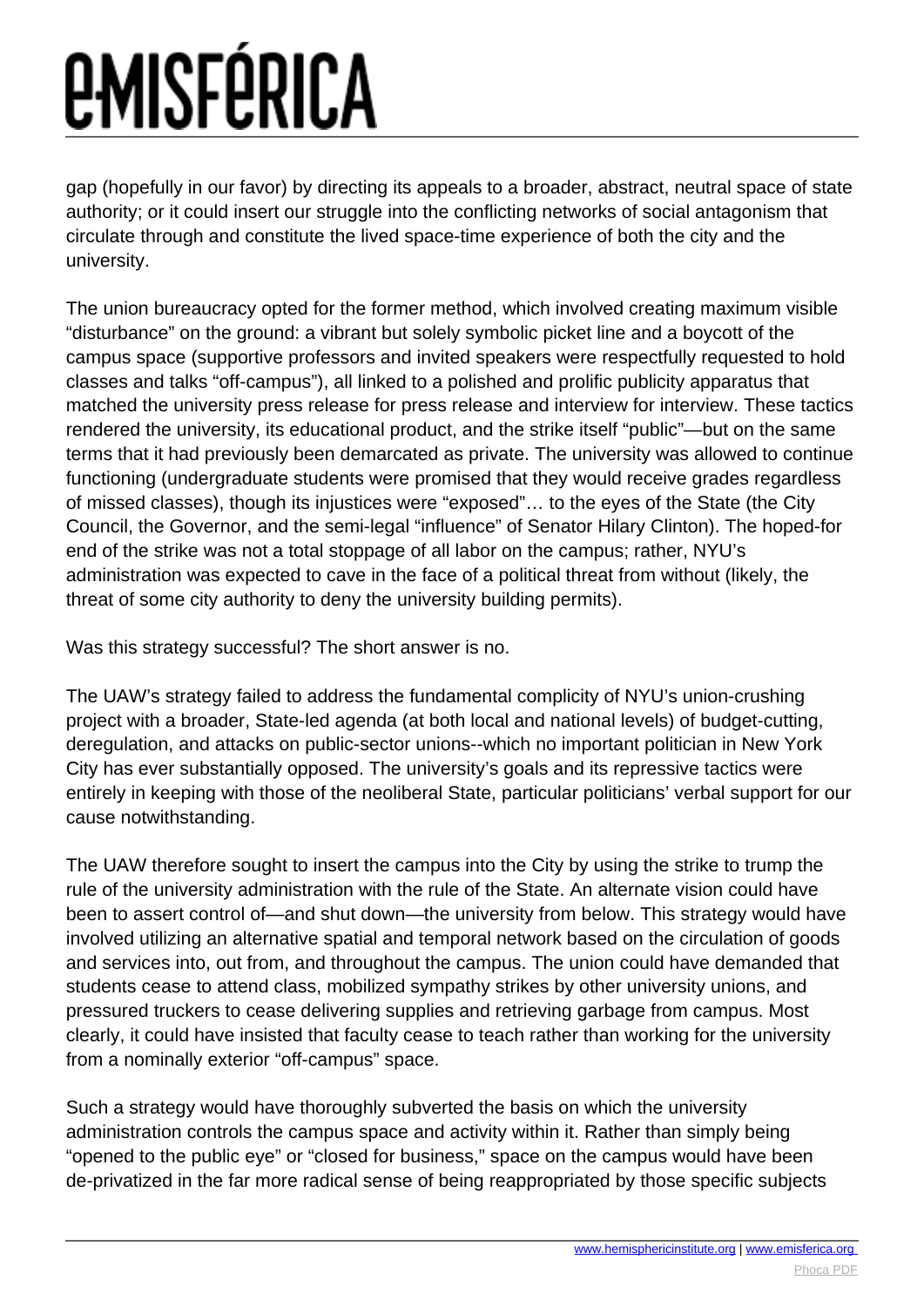whose activity has always filled it with both meaning and value.

**Sarah Wolf** es estudiante de doctorado en el Departamento de Español y Portugués en New York University. Está escribiendo su tesis sobre discursos de conciencia popular y concientización en la novela de pos-1968 en América Latina.

<sup>1</sup> See the AAUP's campaign "Speak Up, Speak Out: Protect the Faculty Voice" [\(http://www.aaup.org/AAUP/protectvoice/](http://www.aaup.org/AAUP/protectvoice/)) for recent developments.

 $2$  Kimmel, however, has served as anything but a "protected" space for either students or administrators. Rather, it has become a durable site of "special events" that move through it—corporate conferences, "invited guests" of renown, artistic spectacles, and Trustee meetings, but also activist gatherings and last spring, a student-led occupation, which the building's phalanx of built-in physical barriers did little to impede.

 $^3$  Suicidal students are another risk to the Enterprise U: after a spate of suicides in 2003, NYU closed off the library stairway and interior balconies with floor-to-ceiling plexiglass, and the university has a widespread reputation (if not, perhaps, a standard practice) of sending potentially self-destructive students to mental health facilities or forcing them to take an extended leave of absence.

 $<sup>4</sup>$  As UAW President Doug Fraser famously put it in 1978...a year before negotiating the</sup> notorious concessions at Chrysler, of course.

<sup>5</sup> See the dissident labor publication Labor Notes for excellent coverage of the UAW contract with the Big Three auto companies and the response of rank and file opposition activists to the union's strategy (see, for example, Slaughter 2003).

### **Works Cited**

Lefebvre, Henri. 1991. The Production of Space. Translated by Donald Nicholson-Smith. Cambridge, Mass.: Blackwell Publishing.

Sexton, John. 2003a. "Managing